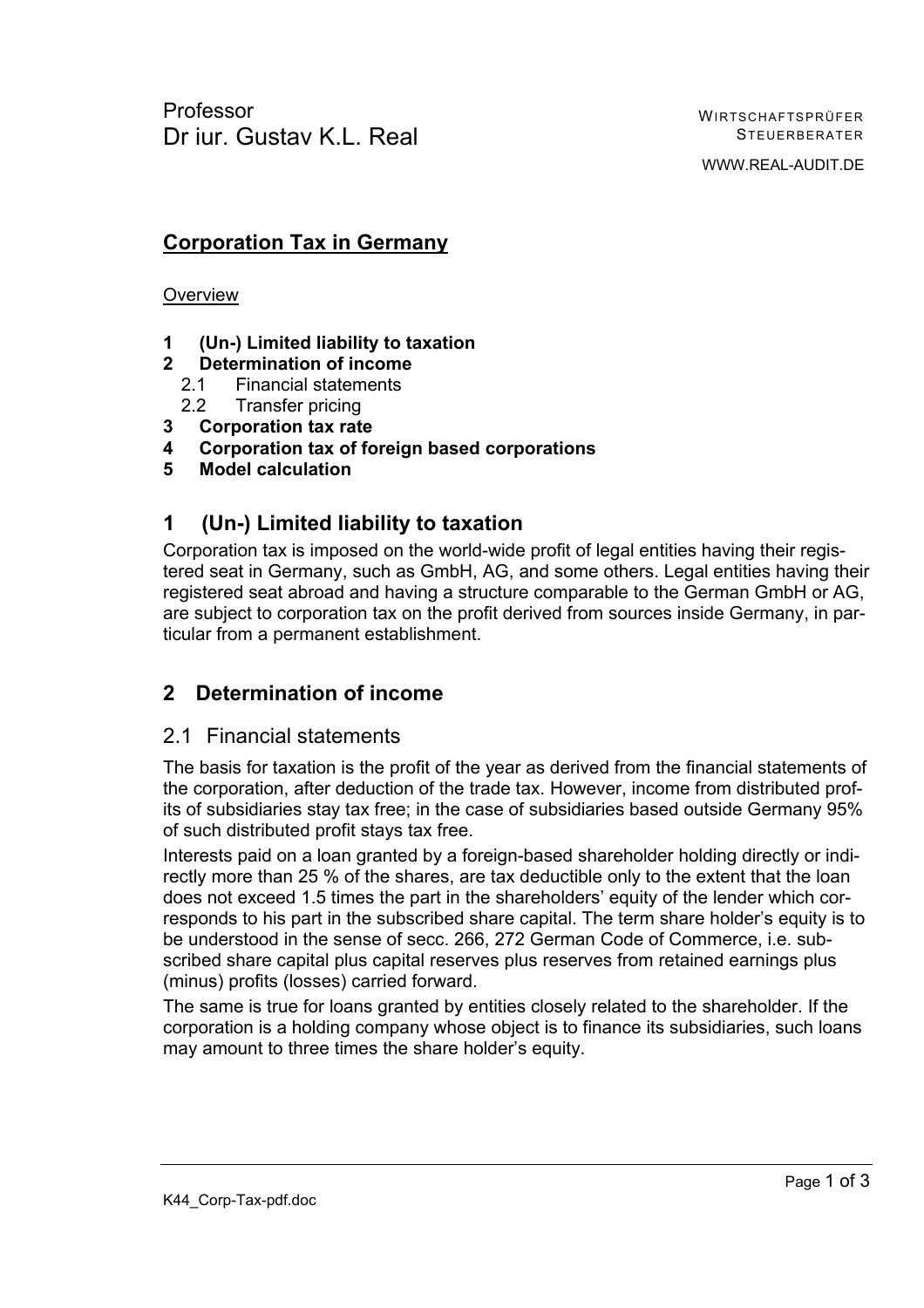### 2.2 Transfer pricing

As the 25 % corporation tax is payable by a German subsidiary, thus being binding and final without any chance to further reduce it, foreign shareholders may wish to reduce the profit of their German subsidiary, in particular by increasing prices for goods to be sold and / or by invoicing for services executed by the shareholder in favour of the subsidiary.

Such transfer pricing is generally admitted in Germany, although great care must be taken to provide evidence of the respect of the "arms'-length-principle". It is equally important to design the necessary written agreements as early as possible, preferably at the time of the setting up of the German subsidiary, and to follow exactly the agreed obligations even if this leads to a loss situation of the subsidiary. Although some rather general ideas can be outlined, the necessary adaptation of those rules to the particular situation of the individual foreign investor would make the reproduction of such rules rather theoretical and without further benefit for the investor. However, I will be happy to provide more detailed material upon your individual request.

## **3 Corporation tax rate**

As from 2002, the tax rate is 25% (in 2003, only: 26.5%) irrespective of the profit being distributed or not.

Very special – and rather complicated – rules apply on corporations existing already prior to that year, when Germany applied a higher tax rate on undistributed profits than on distributed profits: as a rule, any remaining excess in corporation tax paid may be reclaimed under the new rules.

## **4 Corporation tax of foreign based corporations**

As opposed to the 25% corporation tax due on the world wide profit of the subsidiary, an additional 25% withholding / source tax (Kapitalertragsteuer) is imposed on the profit distributed to the national or foreign based share holder. However, as most German tax treaties provide for the dividends being taxed in the country where the shareholder is resident / domiciled such source tax may be refunded upon special application. Thus, the trade tax and the 25 % corporation tax on the profit are often the final taxation.

## **5 Model calculation**

On the next page, please find a model of how to calculate Corporation Tax; I provided for a special column to insert the figures for your individual case. However, you should first go to the Trade Tax site in order to better understand the dependency of the amount of Corporation Tax from the Trade Tax payable.